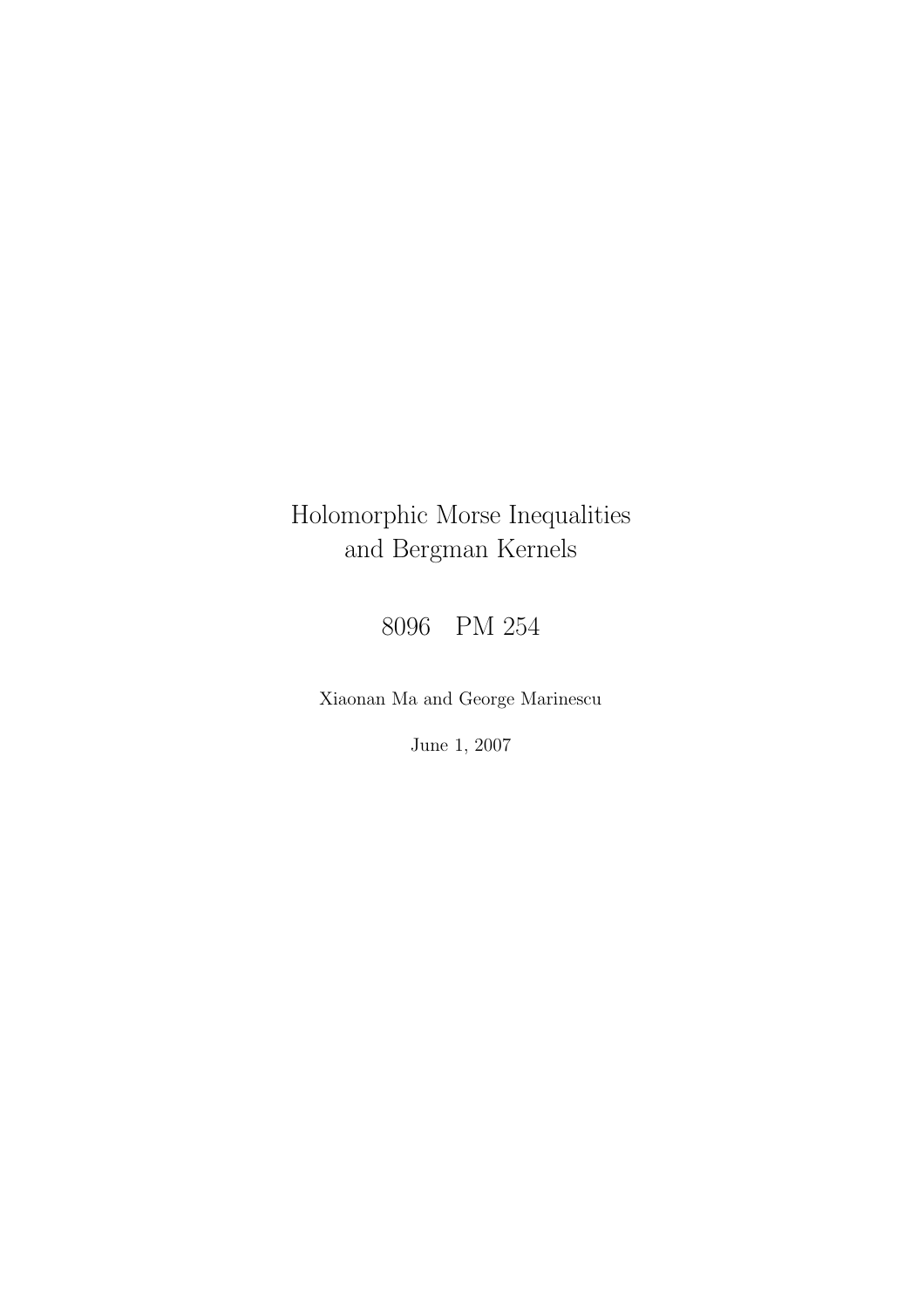*Xiaonan Ma* Centre de Mathématiques Laurent Schwartz UMR 7640 du CNRS Ecole Polytechnique ´ F-91128 Palaiseau Cedex, France

E-mail: ma@math.polytechnique.fr http://www.math.polytechnique.fr/~ma/

*George Marinescu* Universität zu Köln Mathematisches Institut Weyertal 86-90 D-50931 Köln, Germany

## *and*

Institute of Mathematics "Simion Stoilow" of the Romanian Academy

E-mail: gmarines@math.uni-koeln.de http://www.mi.uni-koeln.de/~gmarines/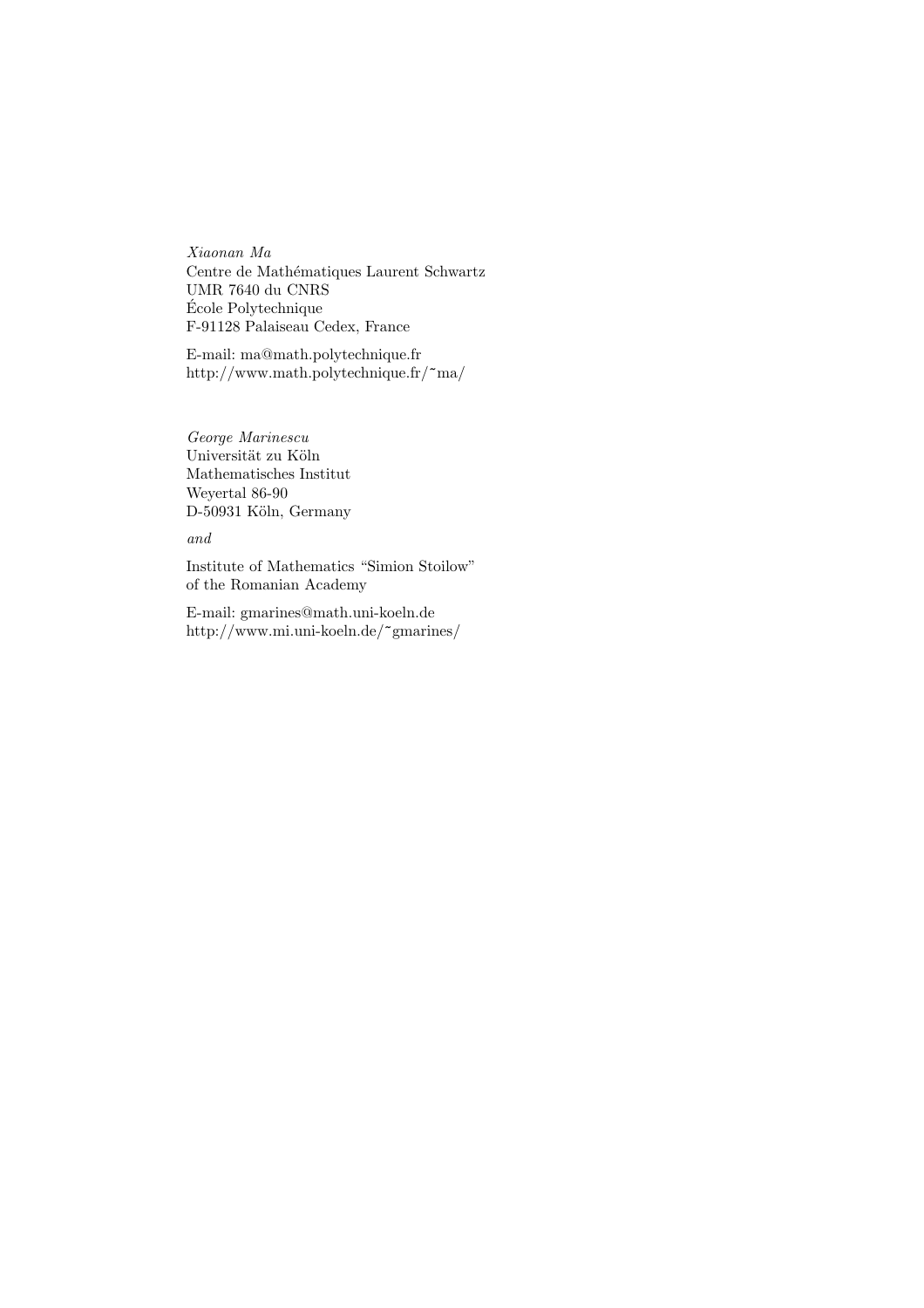*To Ling and Cristina*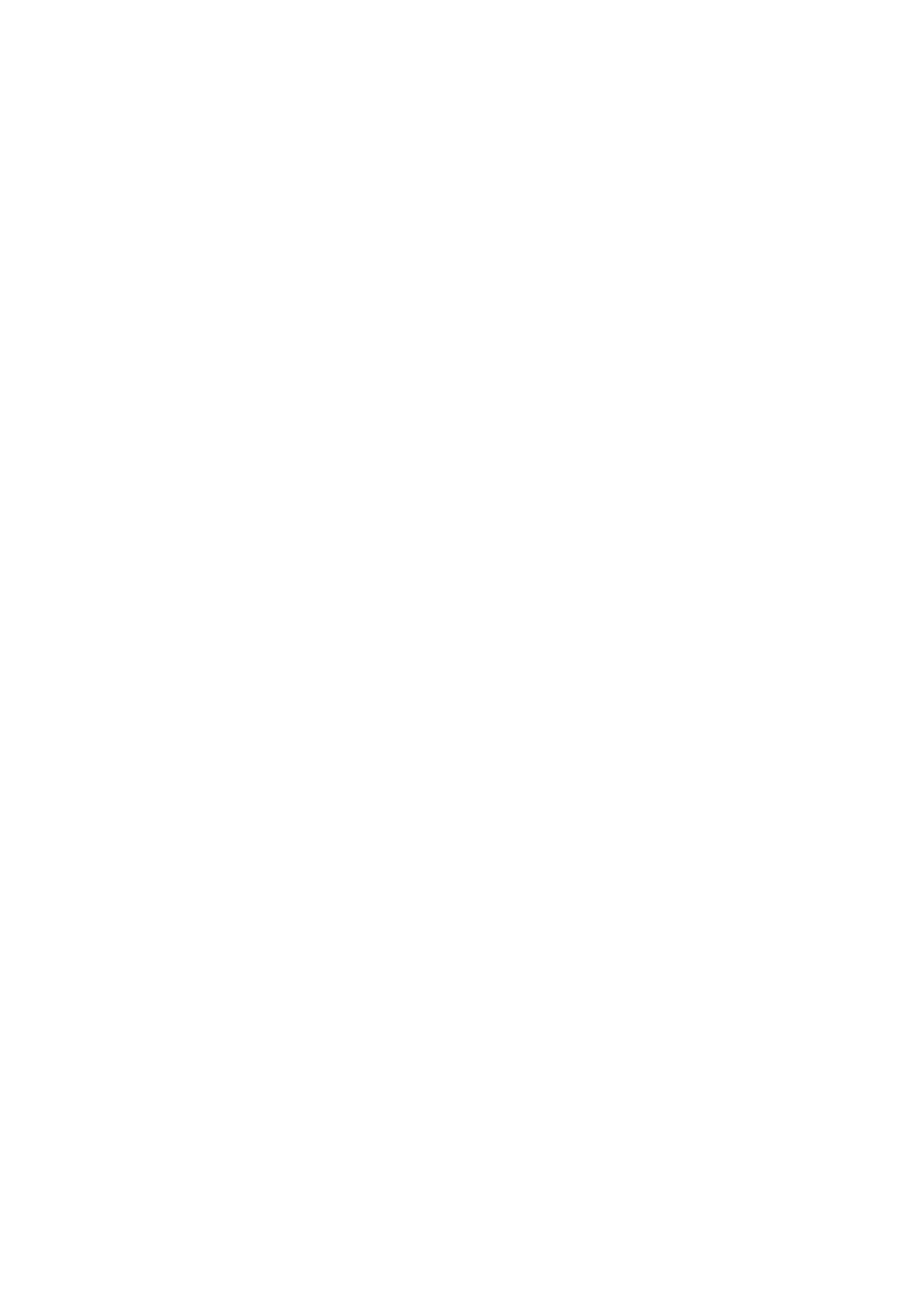# **Contents**

|   |                         |       |                                                                         | $\mathbf{1}$ |  |  |
|---|-------------------------|-------|-------------------------------------------------------------------------|--------------|--|--|
| 1 |                         |       | Demailly's Holomorphic Morse Inequalities                               |              |  |  |
|   | 1.1                     |       |                                                                         | 9            |  |  |
|   |                         | 1.1.1 |                                                                         | 9            |  |  |
|   |                         | 1.1.2 |                                                                         | 11           |  |  |
|   | 1.2                     |       | Connections on the tangent bundle $\dots \dots \dots \dots \dots \dots$ | 12           |  |  |
|   |                         | 1.2.1 |                                                                         | 13           |  |  |
|   |                         | 1.2.2 | 17                                                                      |              |  |  |
|   |                         | 1.2.3 | 21                                                                      |              |  |  |
|   | 1.3                     |       | 21                                                                      |              |  |  |
|   |                         | 1.3.1 | 22                                                                      |              |  |  |
|   |                         | 1.3.2 | Dirac operator and Lichnerowicz formula $\ldots \ldots \ldots$          | 24           |  |  |
|   |                         | 1.3.3 |                                                                         | 26           |  |  |
|   |                         | 1.3.4 | Atiyah-Singer index theorem<br>28                                       |              |  |  |
|   | 1.4                     | 29    |                                                                         |              |  |  |
|   |                         |       | 30                                                                      |              |  |  |
|   |                         | 1.4.2 | Bismut's Lichnerowicz formula for $\Box^E$                              | 34           |  |  |
|   |                         | 1.4.3 | Bochner-Kodaira-Nakano formula                                          | 35           |  |  |
|   |                         | 1.4.4 | Bochner-Kodaira-Nakano formula with boundary term<br>40                 |              |  |  |
|   | Spectral gap<br>$1.5\,$ |       |                                                                         |              |  |  |
|   |                         | 1.5.1 | Vanishing theorem and spectral gap $\ldots \ldots \ldots \ldots$<br>43  |              |  |  |
|   |                         | 1.5.2 | Spectral gap of modified Dirac operators<br>47                          |              |  |  |
|   | 1.6                     |       | 49                                                                      |              |  |  |
|   |                         | 1.6.1 | 49                                                                      |              |  |  |
|   |                         | 1.6.2 | Localization of the problem $\dots \dots \dots \dots \dots \dots$       | 50           |  |  |
|   |                         | 1.6.3 | Rescaling of the operator $D_p^2$<br>53                                 |              |  |  |
|   |                         | 1.6.4 | Uniform estimate on the heat kernel $\ldots \ldots \ldots \ldots$       | 55           |  |  |
|   |                         | 1.6.5 | 60                                                                      |              |  |  |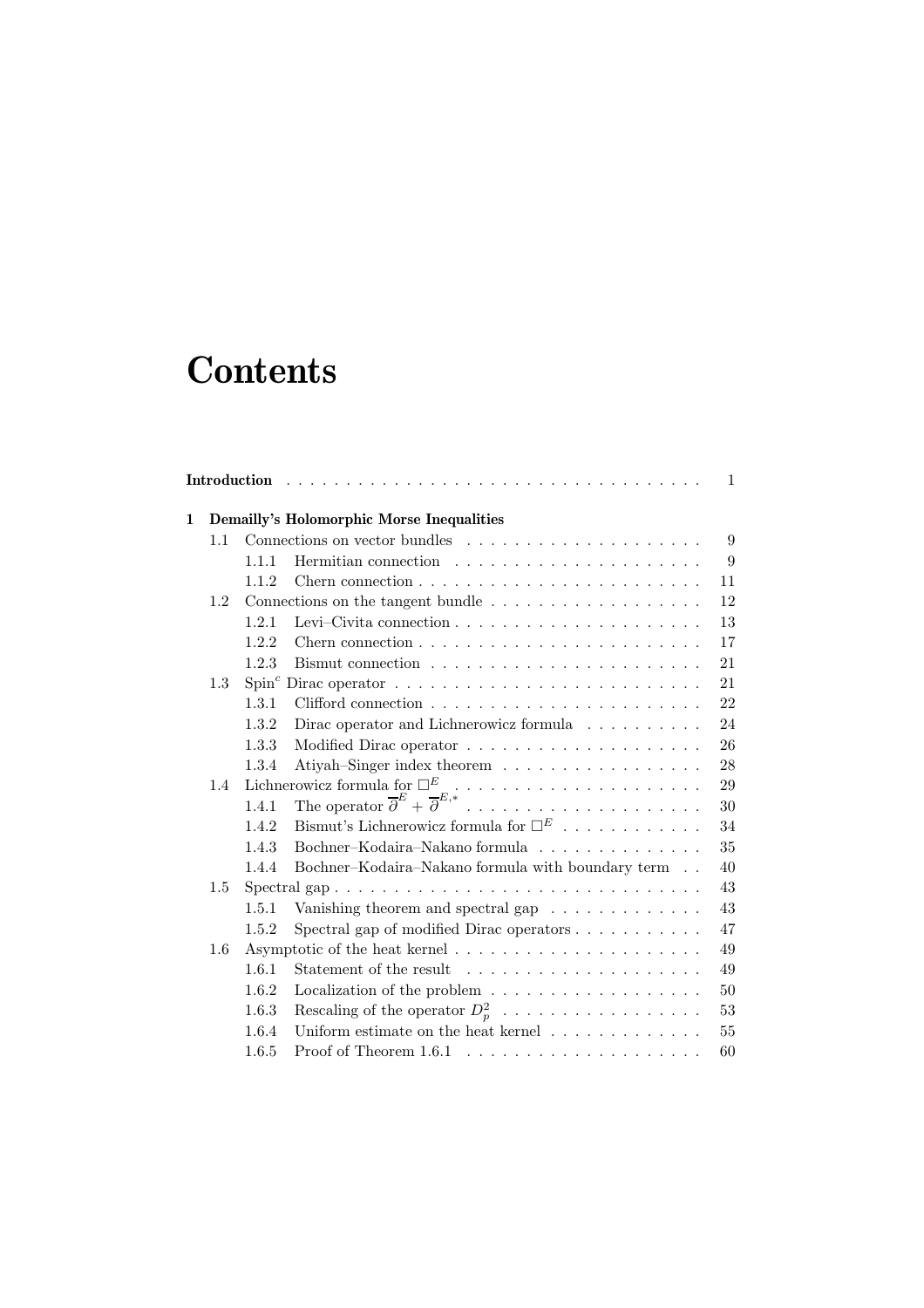### viii Contents

|          | $1.7\,$ |                                                                                | Demailly's holomorphic Morse inequalities $\dots \dots \dots \dots \dots$           | 61      |  |  |  |  |
|----------|---------|--------------------------------------------------------------------------------|-------------------------------------------------------------------------------------|---------|--|--|--|--|
|          | 1.8     |                                                                                |                                                                                     | 66      |  |  |  |  |
| $\bf{2}$ |         | <b>Characterization of Moishezon Manifolds</b>                                 |                                                                                     |         |  |  |  |  |
|          | 2.1     |                                                                                | Line bundles, divisors and blowing-up $\ldots \ldots \ldots \ldots \ldots$          | 69      |  |  |  |  |
|          | 2.2     |                                                                                |                                                                                     | 80      |  |  |  |  |
|          |         | 2.2.1                                                                          | Big line bundles $\dots \dots \dots \dots \dots \dots \dots \dots$                  | 80      |  |  |  |  |
|          |         | 2.2.2                                                                          |                                                                                     | 84      |  |  |  |  |
|          | 2.3     |                                                                                | The Shiffman-Ji-Bonavero-Takayama criterion                                         | 97      |  |  |  |  |
|          |         | 2.3.1                                                                          | Singular Hermitian metrics on line bundles $\ldots \ldots \ldots$                   | 97      |  |  |  |  |
|          |         | 2.3.2                                                                          | Bonavero's singular holomorphic Morse inequalities                                  | 101     |  |  |  |  |
|          |         | 2.3.3                                                                          |                                                                                     | 111     |  |  |  |  |
|          |         | 2.3.4                                                                          | Some examples of Moishezon manifolds                                                | 117     |  |  |  |  |
|          | 2.4     |                                                                                |                                                                                     | 121     |  |  |  |  |
|          | $2.5\,$ |                                                                                |                                                                                     | 124     |  |  |  |  |
| 3        |         | Holomorphic Morse Inequalities on Non-compact Manifolds                        |                                                                                     |         |  |  |  |  |
|          | 3.1     |                                                                                | $L^2$ -cohomology and Hodge theory                                                  | 127     |  |  |  |  |
|          | 3.2     |                                                                                | Abstract Morse inequalities for the $L^2$ -cohomology                               | 134     |  |  |  |  |
|          |         | 3.2.1                                                                          | The fundamental estimate $\ldots \ldots \ldots \ldots \ldots \ldots \ldots \ldots$  | 134     |  |  |  |  |
|          |         | 3.2.2                                                                          | Asymptotic distribution of eigenvalues                                              | 137     |  |  |  |  |
|          |         | 3.2.3                                                                          | Morse inequalities for the $L^2$ cohomology                                         | 144     |  |  |  |  |
|          | 3.3     |                                                                                |                                                                                     | 148     |  |  |  |  |
|          | 3.4     | Siu-Demailly criterion for isolated singularities<br>152                       |                                                                                     |         |  |  |  |  |
|          | 3.5     | Morse inequalities for q-convex manifolds $\ldots \ldots \ldots \ldots$<br>160 |                                                                                     |         |  |  |  |  |
|          | 3.6     |                                                                                | Morse inequalities for coverings $\ldots \ldots \ldots \ldots \ldots \ldots \ldots$ | 167     |  |  |  |  |
|          |         | 3.6.1                                                                          | Covering manifolds, von Neumann dimension                                           | 167     |  |  |  |  |
|          |         | 3.6.2                                                                          | Holomorphic Morse inequalities                                                      | 169     |  |  |  |  |
|          | 3.7     |                                                                                |                                                                                     | 173     |  |  |  |  |
| 4        |         |                                                                                | Asymptotic Expansion of the Bergman Kernel                                          |         |  |  |  |  |
|          | 4.1     |                                                                                | Near diagonal expansion of the Bergman kernel $\dots \dots \dots$                   | 175     |  |  |  |  |
|          |         | 4.1.1                                                                          | Diagonal asymptotic expansion of the Bergman kernel                                 | 176     |  |  |  |  |
|          |         | 4.1.2                                                                          | Localization of the problem $\dots \dots \dots \dots \dots \dots$                   | 178     |  |  |  |  |
|          |         | 4.1.3                                                                          | Rescaling and Taylor expansion of the operator $D_p^2 \ldots$ .                     | 179     |  |  |  |  |
|          |         | 4.1.4                                                                          | Sobolev estimate on the resolvent $(\lambda - \mathcal{L}_2^t)^{-1}$                | $183\,$ |  |  |  |  |
|          |         | 4.1.5                                                                          | Uniform estimate on the Bergman kernel $\ldots \ldots \ldots$                       | 187     |  |  |  |  |
|          |         | 4.1.6                                                                          | Bergman kernel of $\mathscr L$                                                      | 189     |  |  |  |  |
|          |         | 4.1.7                                                                          | Proof of Theorem 4.1.1                                                              | 191     |  |  |  |  |
|          |         | 4.1.8                                                                          | The coefficient $b_1$ : a proof of Theorem 4.1.2                                    | 194     |  |  |  |  |
|          |         | 4.1.9                                                                          |                                                                                     | 196     |  |  |  |  |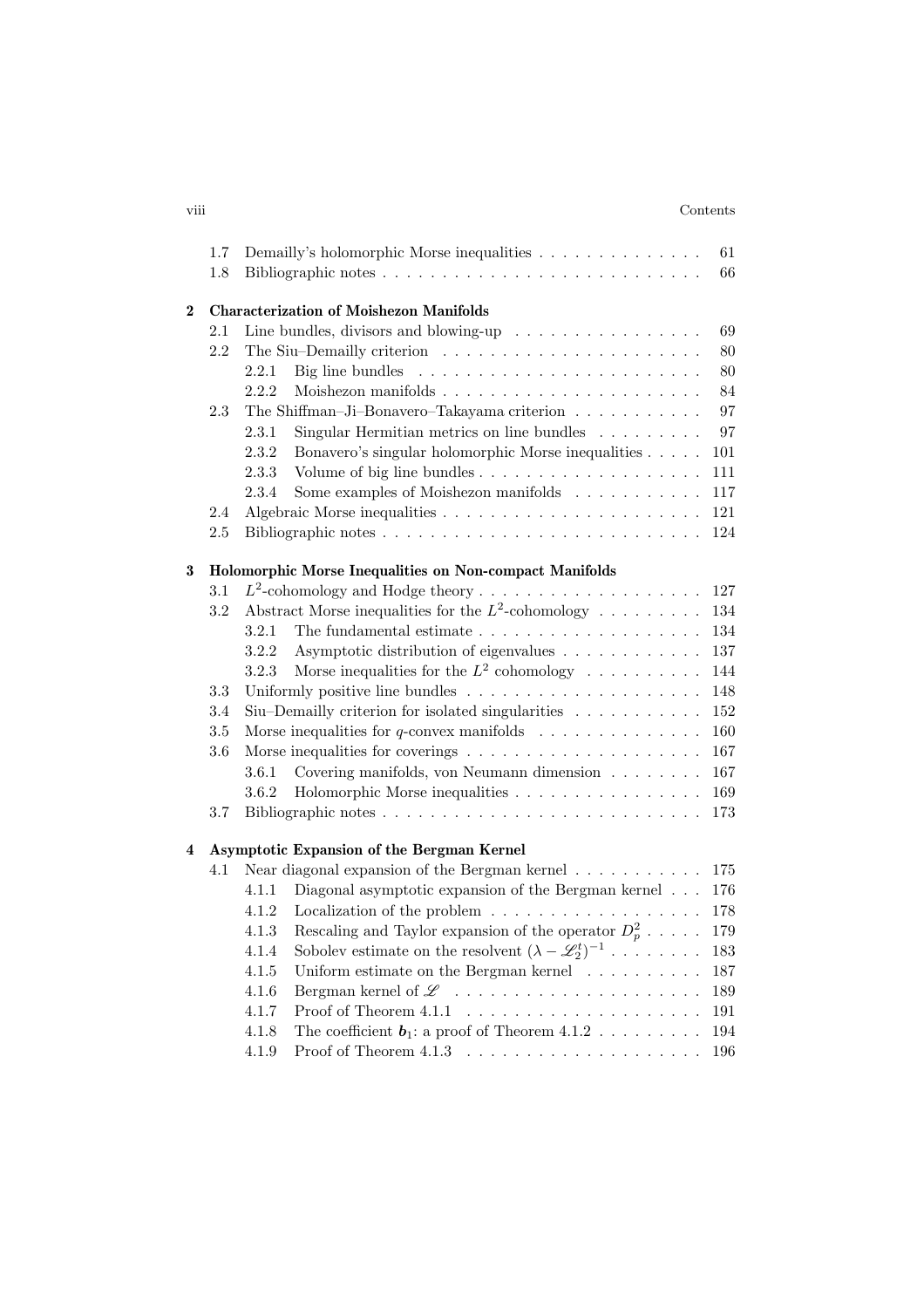## Contents ix

| 4.2     |       | Off-diagonal expansion of the Bergman kernel<br>197                                  |
|---------|-------|--------------------------------------------------------------------------------------|
|         | 4.2.1 | From heat kernel to Bergman kernel $\ldots \ldots \ldots \ldots$<br>197              |
|         | 4.2.2 | Uniform estimate on the heat kernel                                                  |
|         |       | 199                                                                                  |
|         | 4.2.3 | 204                                                                                  |
|         | 4.2.4 | 204                                                                                  |
| 4.3     |       | 209                                                                                  |
|         |       |                                                                                      |
| 5.1     |       | 211                                                                                  |
|         | 5.1.1 | 212                                                                                  |
|         | 5.1.2 | Convergence of the induced Fubini-Study metrics<br>213                               |
|         | 5.1.3 | 219<br>Classical proof of the Kodaira embedding theorem $\ldots$ .                   |
|         | 5.1.4 | 221                                                                                  |
| 5.2     |       | 224                                                                                  |
|         | 5.2.1 | 224                                                                                  |
|         | 5.2.2 | Scalar curvature and projective embeddings<br>226                                    |
|         | 5.2.3 | Gieseker stability and Grassmannian embeddings<br>229                                |
| 5.3     |       | Distribution of zeros of random sections $\ldots \ldots \ldots \ldots \ldots$<br>231 |
| 5.4     |       | Orbifold projective embedding theorem $\ldots \ldots \ldots \ldots$<br>235           |
|         | 5.4.1 | Basic definitions on orbifolds<br>235                                                |
|         | 5.4.2 | 238                                                                                  |
|         | 5.4.3 | Asymptotic expansion of the Bergman kernel<br>239                                    |
|         | 5.4.4 | Projective embedding theorem<br>246                                                  |
| 5.5     |       | The asymptotic of the analytic torsion $\ldots \ldots \ldots \ldots \ldots$<br>250   |
|         | 5.5.1 | 250                                                                                  |
|         | 5.5.2 | 251<br>Definition of the analytic torsion $\ldots \ldots \ldots \ldots \ldots$       |
|         | 5.5.3 | 253                                                                                  |
|         | 5.5.4 | The asymptotics of the analytic torsion $\ldots \ldots \ldots$<br>256                |
|         | 5.5.5 | Asymptotic anomaly formula for the $L^2$ -metric $\dots \dots$<br>260                |
|         | 5.5.6 | Uniform asymptotic of the heat kernel $\ldots \ldots \ldots \ldots$<br>262           |
| 5.6     |       | 269                                                                                  |
|         |       | Bergman Kernel on Non-compact Manifolds                                              |
| $6.1\,$ |       | 271                                                                                  |
|         | 6.1.1 | Complete Hermitian manifolds<br>271                                                  |
|         | 6.1.2 | 275                                                                                  |
| 6.2     |       | The Shiffman-Ji-Bonavero-Takayama criterion revisited<br>276                         |
| 6.3     |       | 281                                                                                  |
|         | 6.3.1 | Filling strongly pseudoconcave ends<br>281                                           |
|         | 6.3.2 | 286                                                                                  |
|         |       | Kodaira Map                                                                          |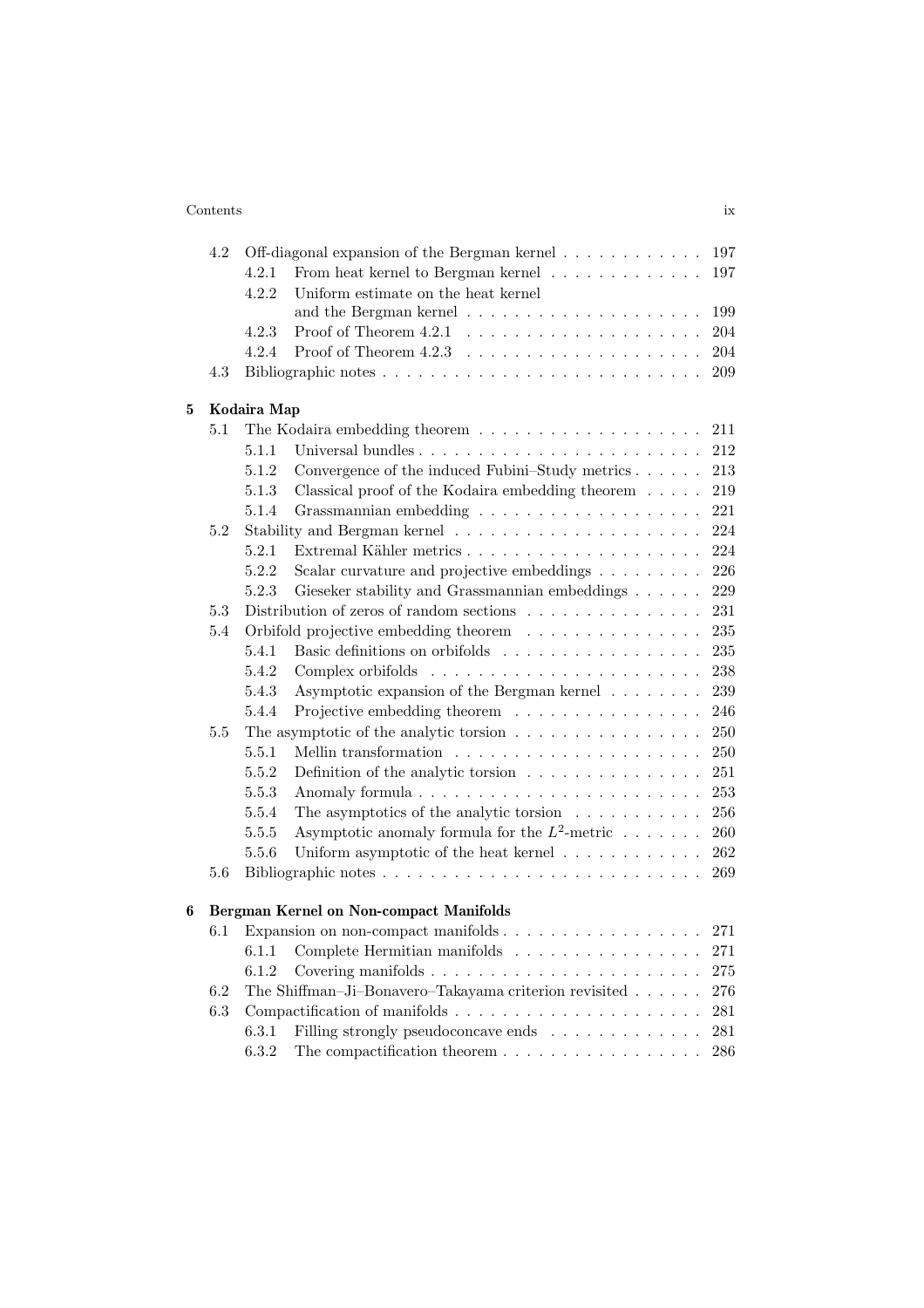## x Contents

|   | 6.4 | 290                                                                                                                                 |  |  |  |  |  |
|---|-----|-------------------------------------------------------------------------------------------------------------------------------------|--|--|--|--|--|
|   | 6.5 | 293                                                                                                                                 |  |  |  |  |  |
|   |     |                                                                                                                                     |  |  |  |  |  |
| 7 | 7.1 | <b>Toeplitz Operators</b><br>295                                                                                                    |  |  |  |  |  |
|   | 298 |                                                                                                                                     |  |  |  |  |  |
|   | 7.2 | Asymptotic expansion of Toeplitz operators<br>302                                                                                   |  |  |  |  |  |
|   | 7.3 |                                                                                                                                     |  |  |  |  |  |
|   | 7.4 | Algebra of Toeplitz operators $\dots \dots \dots \dots \dots \dots \dots$<br>310                                                    |  |  |  |  |  |
|   | 7.5 | 312<br>Toeplitz operators on non-compact manifolds $\ldots \ldots \ldots \ldots$                                                    |  |  |  |  |  |
|   | 7.6 | 314                                                                                                                                 |  |  |  |  |  |
| 8 |     | <b>Bergman Kernels on Symplectic Manifolds</b>                                                                                      |  |  |  |  |  |
|   | 8.1 | Bergman kernels of modified Dirac operators<br>315                                                                                  |  |  |  |  |  |
|   |     | Asymptotic expansion of the Bergman kernel $\ldots \ldots$<br>316<br>8.1.1                                                          |  |  |  |  |  |
|   |     | Toeplitz operators on symplectic manifolds<br>318<br>8.1.2                                                                          |  |  |  |  |  |
|   | 8.2 | Bergman kernel: mixed curvature case<br>320                                                                                         |  |  |  |  |  |
|   |     | 8.2.1<br>320<br>Spectral gap $\ldots \ldots \ldots \ldots \ldots \ldots \ldots \ldots \ldots$                                       |  |  |  |  |  |
|   |     | 322<br>8.2.2<br>Asymptotic expansion of the Bergman kernel                                                                          |  |  |  |  |  |
|   | 8.3 | 324                                                                                                                                 |  |  |  |  |  |
|   |     | 8.3.1<br>Spectral gap $\ldots \ldots \ldots \ldots \ldots \ldots \ldots \ldots$<br>324                                              |  |  |  |  |  |
|   |     | 8.3.2<br>327                                                                                                                        |  |  |  |  |  |
|   |     | 8.3.3<br>328<br>Near diagonal asymptotic expansion $\ldots \ldots \ldots \ldots$                                                    |  |  |  |  |  |
|   |     | 8.3.4<br>333                                                                                                                        |  |  |  |  |  |
|   |     | Symplectic Kodaira embedding theorem<br>338<br>8.3.5                                                                                |  |  |  |  |  |
|   | 8.4 | 343                                                                                                                                 |  |  |  |  |  |
|   |     |                                                                                                                                     |  |  |  |  |  |
| A |     | <b>Sobolev Spaces</b>                                                                                                               |  |  |  |  |  |
|   | A.1 | 345<br>348                                                                                                                          |  |  |  |  |  |
|   | A.2 |                                                                                                                                     |  |  |  |  |  |
|   | A.3 | 348                                                                                                                                 |  |  |  |  |  |
| В |     | <b>Elements of Analytic and Hermitian Geometry</b>                                                                                  |  |  |  |  |  |
|   | B.1 | 351                                                                                                                                 |  |  |  |  |  |
|   | B.2 | 354                                                                                                                                 |  |  |  |  |  |
|   | B.3 | 362                                                                                                                                 |  |  |  |  |  |
|   | B.4 | 365                                                                                                                                 |  |  |  |  |  |
|   | B.5 | 369                                                                                                                                 |  |  |  |  |  |
|   |     |                                                                                                                                     |  |  |  |  |  |
| C | C.1 | <b>Spectral Analysis of Self-adjoint Operators</b><br>Quadratic forms and Friedrichs extension $\ldots \ldots \ldots \ldots$<br>375 |  |  |  |  |  |
|   | C.2 |                                                                                                                                     |  |  |  |  |  |
|   | C.3 | 379<br>381                                                                                                                          |  |  |  |  |  |
|   |     |                                                                                                                                     |  |  |  |  |  |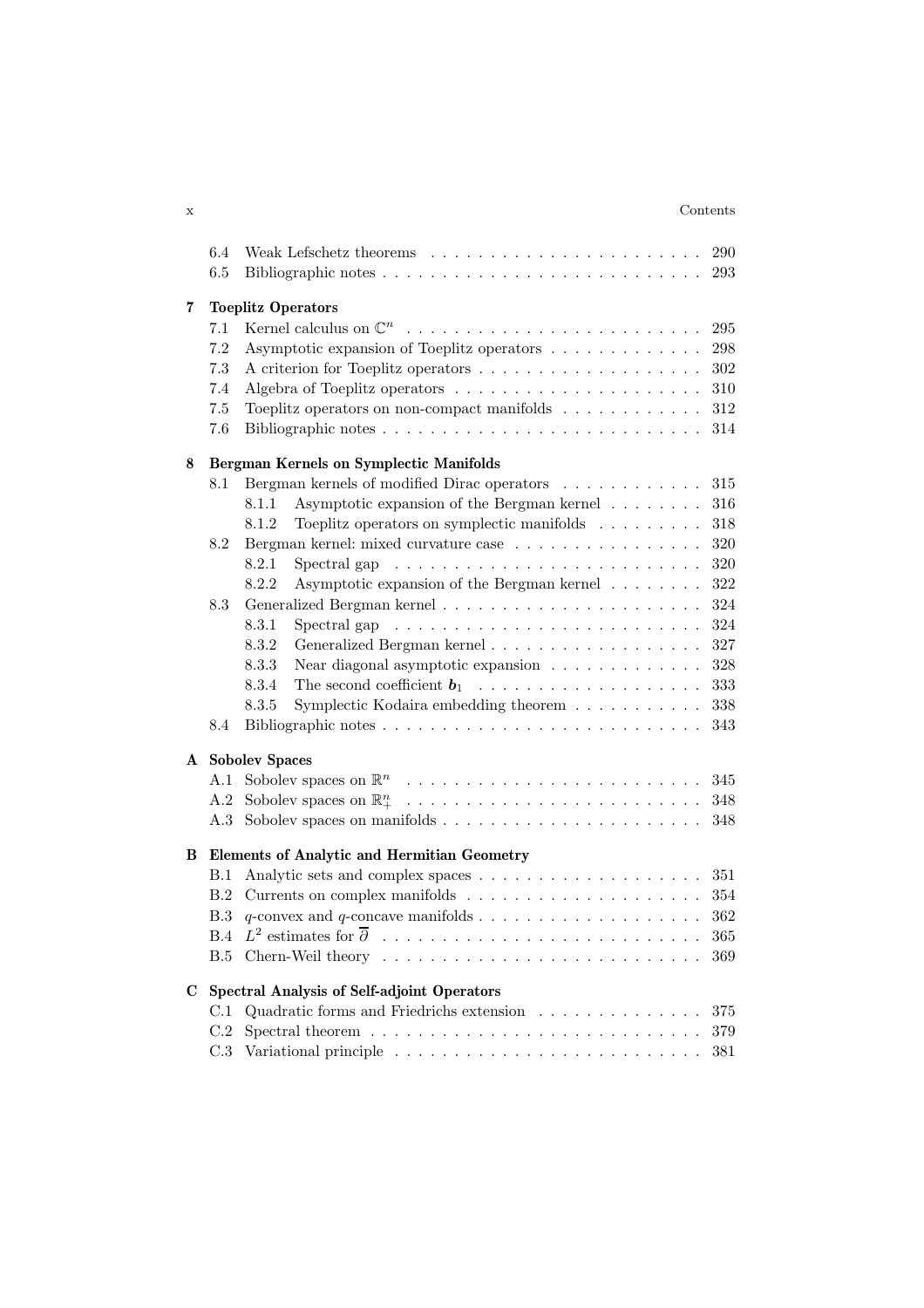### Contents xi

|   | D Heat Kernel and Finite Propagation Speed |                     |  |  |  |  |  |  |  |
|---|--------------------------------------------|---------------------|--|--|--|--|--|--|--|
|   |                                            |                     |  |  |  |  |  |  |  |
|   |                                            |                     |  |  |  |  |  |  |  |
| E |                                            | Harmonic Oscillator |  |  |  |  |  |  |  |
|   |                                            |                     |  |  |  |  |  |  |  |
|   |                                            |                     |  |  |  |  |  |  |  |
|   |                                            |                     |  |  |  |  |  |  |  |
|   |                                            |                     |  |  |  |  |  |  |  |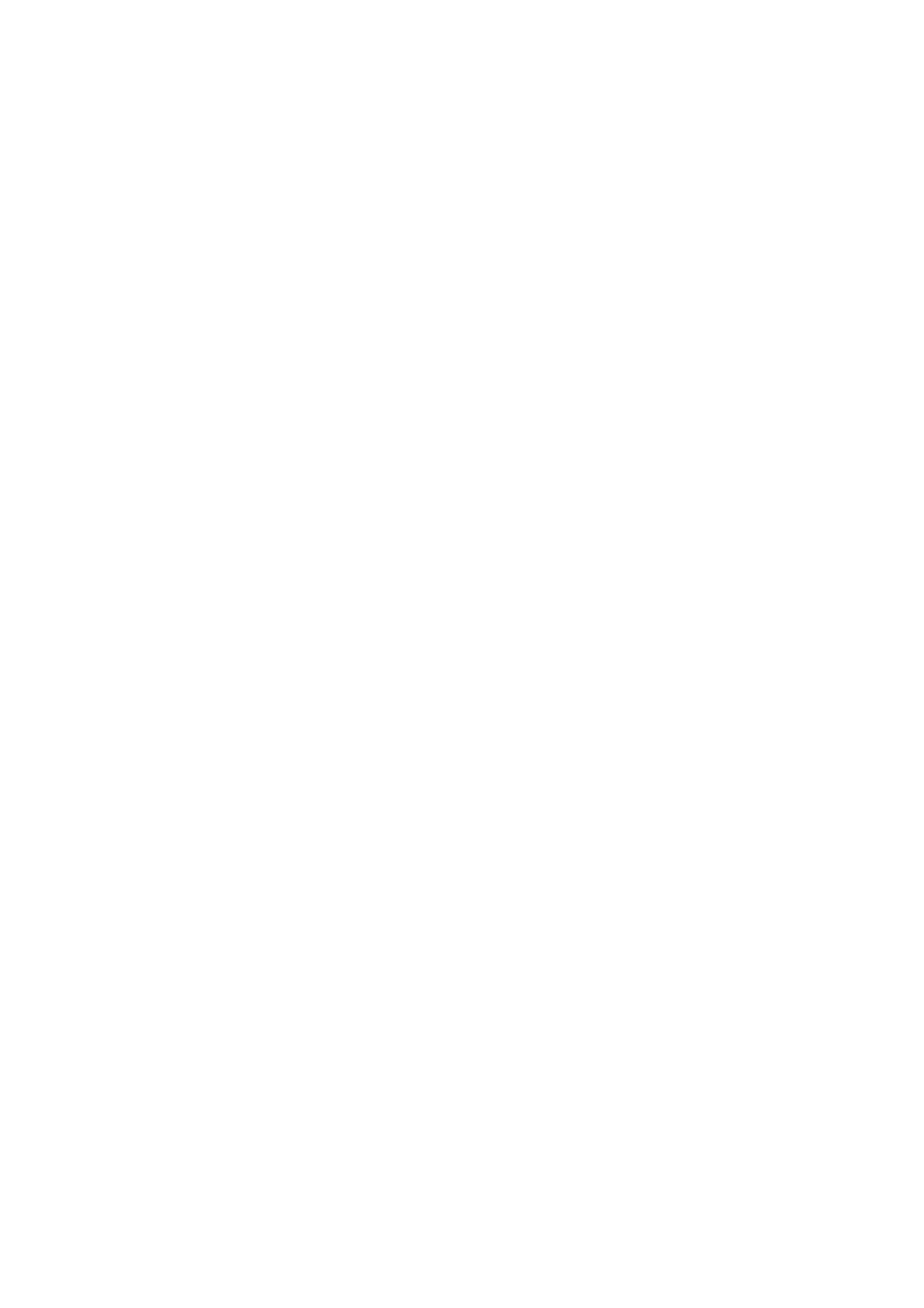Let  $X$  be a compact complex manifold and  $L$  be a holomorphic line bundle on X. We denote by  $H^q(X, L)$  the qth cohomology group of the sheaf of holomorphic sections of  $L$  on  $X$ .

Many important results in algebraic and complex geometry are derived by combining a vanishing property with an index theorem, or from the asymptotic results on the tensor powers  $L^p$  when  $p \to \infty$ . One of the most famous examples is the Kodaira–Serre vanishing theorem which asserts that if  $L$  is positive, then  $H<sup>q</sup>(X, L<sup>p</sup>)$  vanish for  $q \geq 1$  and large p. The key remark is that the spectrum of the Kodaira–Laplace operator  $\Box_p$  acting on  $(0, q)$ -forms,  $q \geq 1$ , with values in the tensor powers  $L^p$ , shifts to the right linearly in the tensor power p. As a consequence the kernel of  $\Box_p$  is trivial on forms of higher degree and the vanishing theorem follows by the Hodge theory and the Dolbeault isomorphism. Moreover, the Riemann–Roch–Hirzebruch theorem implies that  $L^p$  has a lot of holomorphic sections on  $X$  for large  $p$ , which indeed embed the manifold  $X$  in a projective space.

An important generalization which we will emphasize is the asymptotic holomorphic Morse inequalities of Demailly. They give asymptotic bounds on the Morse sums of the  $\overline{\partial}$ -Betti numbers dim  $H^q(X, L^p)$  in terms of certain integrals of the curvature form of L. The holomorphic Morse inequalities provide a useful tool in complex geometry. They are again based on the asymptotic spectral behavior of the Kodaira–Laplace operator  $\Box_p$  for large p.

The applications of these vanishing theorems and holomorphic Morse inequalities are numerous. Let us mention here only the Kodaira embedding theorem, the classical Lefschetz hyperplane theorem for projective manifolds, the computation of the asymptotics of the Ray-Singer analytic torsion by Bismut and Vasserot, as well as the solution of the Grauert–Riemenschneider conjecture by Siu and Demailly or the compactification of complete Kähler manifolds of negative Ricci curvature by Nadel and Tsuji. Donaldson's work on the existence of symplectic submanifolds was inspired by the same circle of ideas.

The holomorphic Morse inequalities are global statements which can be deduced from local information such as the behavior of the heat or Bergman kernels. In this refined form we can establish the asymptotic expansion of the Bergman kernel associated to  $L^p$  as  $p \to \infty$ , which have had a tremendous impact on research in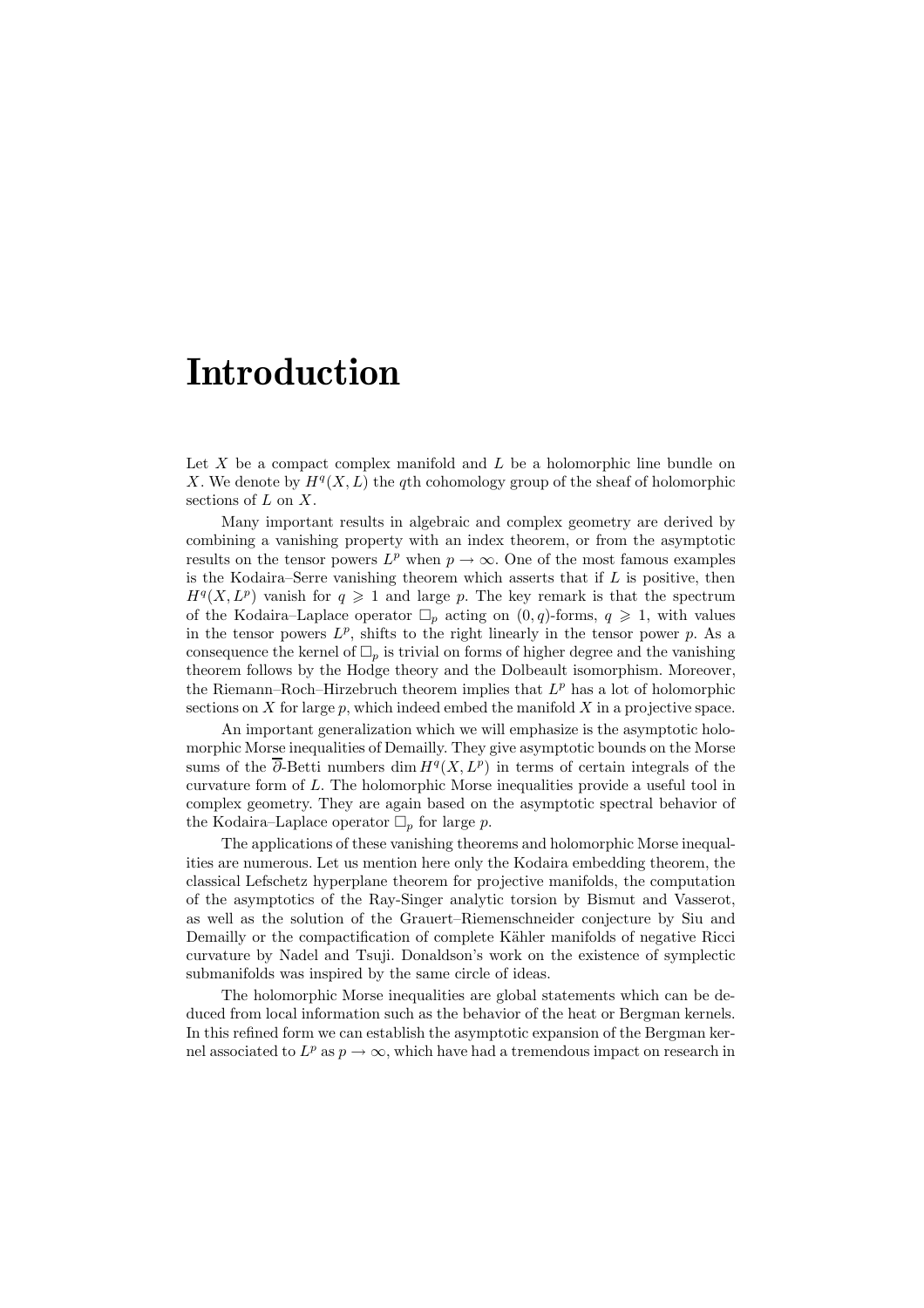the last years. Especially, let's single out its applications in Donaldson's approach to the existence of Kähler metrics with constant scalar curvature in relation to the Mumford–Chow stability which was mainly motivated by a conjecture of Yau. Other applications include the convergence of the induced Fubini–Study metrics, the distribution of zeroes of random sections, the Berezin–Toeplitz quantization and sampling problems.

Another important operator which we will study, also in view of the generalization to symplectic manifolds, is the Dirac operator acting on high tensor powers of  $L$  on symplectic manifolds. For a Kähler manifold the square of the Dirac operator is twice the Kodaira Laplacian.

In the present book we will give for the first time a self-contained and unified treatment to the holomorphic Morse inequalities and the asymptotic expansion of the Bergman kernel by using heat kernels, and we present also various applications. Our point of view comes from the local index theory, especially from the analytic localization techniques developed by Bismut–Lebeau. Basically, the holomorphic Morse inequalities are a consequence of the small time asymptotic expansion of the heat kernel. The Bergman kernel corresponds to the limit of the heat kernel when the time parameter goes to infinity, and the asymptotic is more sophisticated. A simple principle in this book is that the existence of the spectral gap of the operators implies the existence of the asymptotic expansion of the corresponding Bergman kernel, no matter if the manifold  $X$  is compact or not, or singular, or with boundary. Moreover, we will present a general and algorithmic way to compute the coefficients of the expansion.

Let us now give a rapid account of the main results discussed in this book.

In the first chapter we introduce the basic material. After giving a selfcontained presentation of the connections on the tangent bundle, Dirac operator and Lichnerowicz formula, we specify them for the Kodaira Laplacian, especially we study in detail the Bochner–Kodaira–Nakano formula without and with boundary term. These various formulas are fundamental and have a lot of applications. We will use them repeatedly throughout the text. As a direct application, we establish immediately classical vanishing results and the spectral gap property for Kodaira Laplacians and modified Dirac operators. The latter will play an essential role in our approach to the asymptotic expansion of Bergman kernel.

The last two sections of this chapter are dedicated to Demailly's holomorphic Morse inequalities. They originally arose in connection with the generalization of the Kodaira vanishing theorem for Moishezon manifolds proposed by Grauert and Riemenschneider, who conjectured that a compact connected complex manifold  $X$  possessing a semi-positive line bundle  $L$ , which is positive at at least one point, is Moishezon. The conjecture was solved by Siu and Demailly. The solution of Demailly involves the following strong Morse inequalities:

$$
\sum_{j=0}^{q} (-1)^{q-j} \dim H^j(X, L^p) \leq \frac{p^n}{n!} \int_{X(\leq q)} (-1)^q \left(\frac{\sqrt{-1}}{2\pi} R^L\right)^n + o(p^n) \tag{1}
$$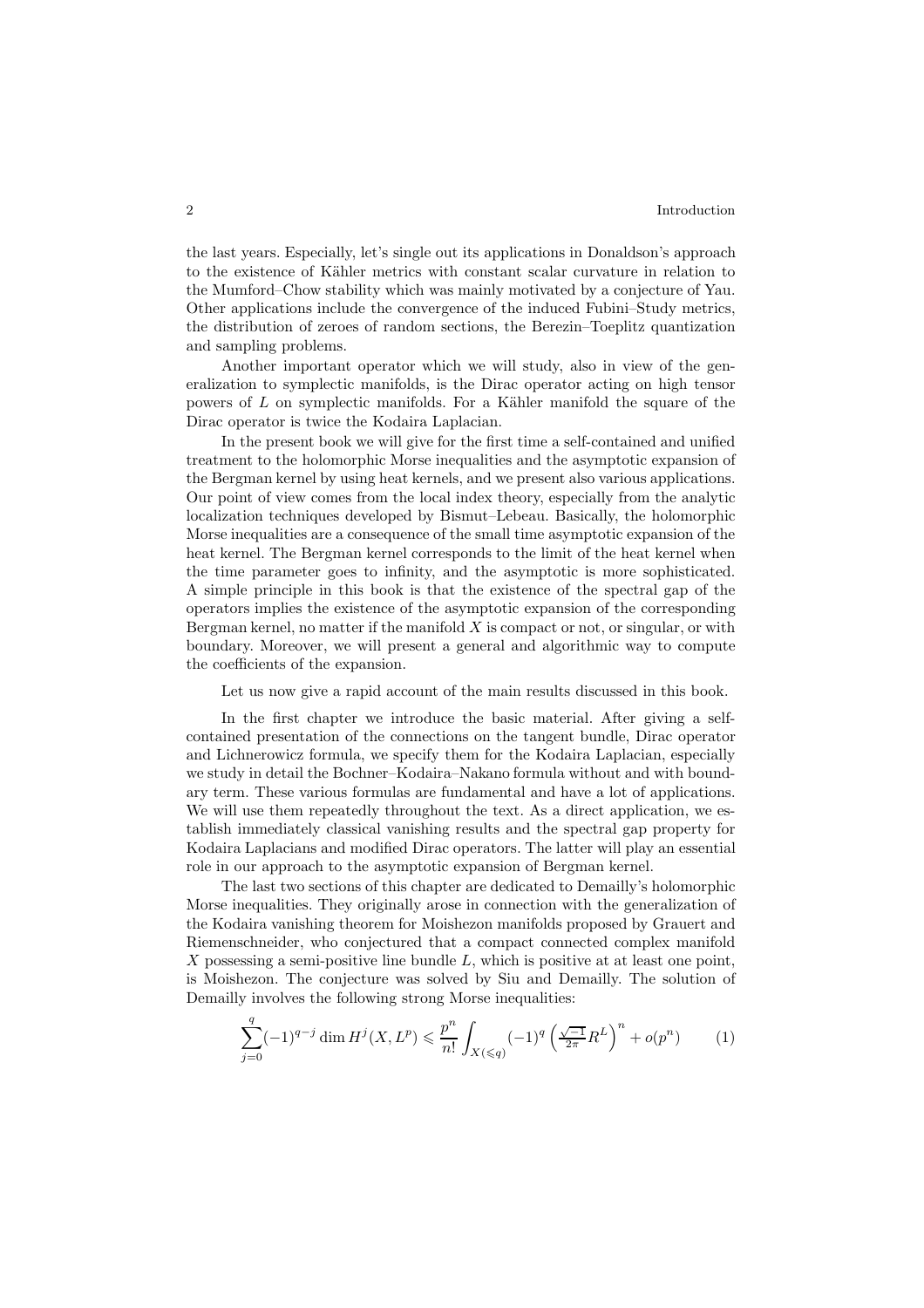as  $p \longrightarrow \infty$ , where  $R^L$  is the curvature of L (cf. (1.5.15)), and  $X(\leq q)$  is the set of points where  $R^L \in \text{End}(T^{(1,0)}X)$ , defined by  $R^L(u, \overline{v}) = g^{TX}(R^L u, \overline{v})$  for  $u, v \in T^{(1,0)}X$  and a Riemannian metric  $q^{TX}$  on  $TX$ , is non-degenerate and has at most q negative eigenvalues. For  $q = n$  we have equality, so we obtain an asymptotic Riemann–Roch–Hirzebruch formula.

Demailly's discovery was triggered by Witten's influential analytic proof of the standard Morse inequalities. Witten analyzes the spectrum of the Schrödinger operator  $\Delta_t = \Delta + t^2 |df|^2 + tV$ , where  $t > 0$  is a real parameter,  $\Delta$  is the Bochner Laplacian acting on forms on  $X, f$  is a Morse function on  $X$  and  $V$  is a 0-order operator. For  $t \longrightarrow \infty$ , the spectrum of  $\Delta_t$  approaches the spectrum of a sum of harmonic oscillators attached to the critical points of f. In Demailly's holomorphic Morse inequalities, the role of the Morse function is played by the Hermitian metric on the line bundle and the Hessian of the Morse function becomes the curvature of the bundle. The original proof was based on the study of the semi-classical behavior as  $p \to \infty$  of the spectral counting functions of the Kodaira Laplacians  $\Box_p$  on  $L^p$ . Subsequently, Bismut gave a heat kernel proof which involves probability theory, and then Demailly and Bouche were able to replace the probability technique by a classical heat kernel argument.

We present here a new approach based on the asymptotic of the heat kernel of the Kodaira Laplacian,  $\exp(-\frac{u}{p}\Box_p)$ . The analytic core follows in Section 1.6 where, inspired by the work of Bismut–Lebeau, we present a new proof for the asymptotic of the heat kernel. In Section 1.7 we apply these results to obtain a heat equation proof of the holomorphic Morse inequalities following Bismut.

In Chapter 2 we study the properties of the field of meromorphic functions. We establish further two fundamental results about Moishezon manifolds. Then we give the proof of the Siu–Demailly criterion which answers the Grauert– Riemenschneider conjecture. For  $q = 1$ , the Morse inequalities (1) give

$$
\dim H^0(X, L^p) \ge \frac{p^n}{n!} \int_{X(\le 1)} \left(\frac{\sqrt{-1}}{2\pi} R^L\right)^n + o(p^n), \quad p \longrightarrow \infty. \tag{2}
$$

Therefore if L satisfies

$$
\int_{X(\leqslant 1)} \left(\frac{\sqrt{-1}}{2\pi}R^L\right)^n > 0\,,\tag{3}
$$

(in particular, if  $L$  is semi-positive and positive at at least one point), there are a lot of sections in  $H^0(X, L^p)$ , which by taking quotients deliver *n* independent meromorphic functions, i.e., X is Moishezon.

In Section 2.4 we present an algebraic reformulation of the holomorphic Morse inequalities.

In Chapter 3 we prove the Morse inequalities for the Dolbeault  $L^2$ -cohomology spaces for a non-compact manifold satisfying the fundamental estimate (Poincar´e inequality) at infinity. Using this more abstract formulation of the Morse inequalities, we can find a lower bound for the growth of the holomorphic section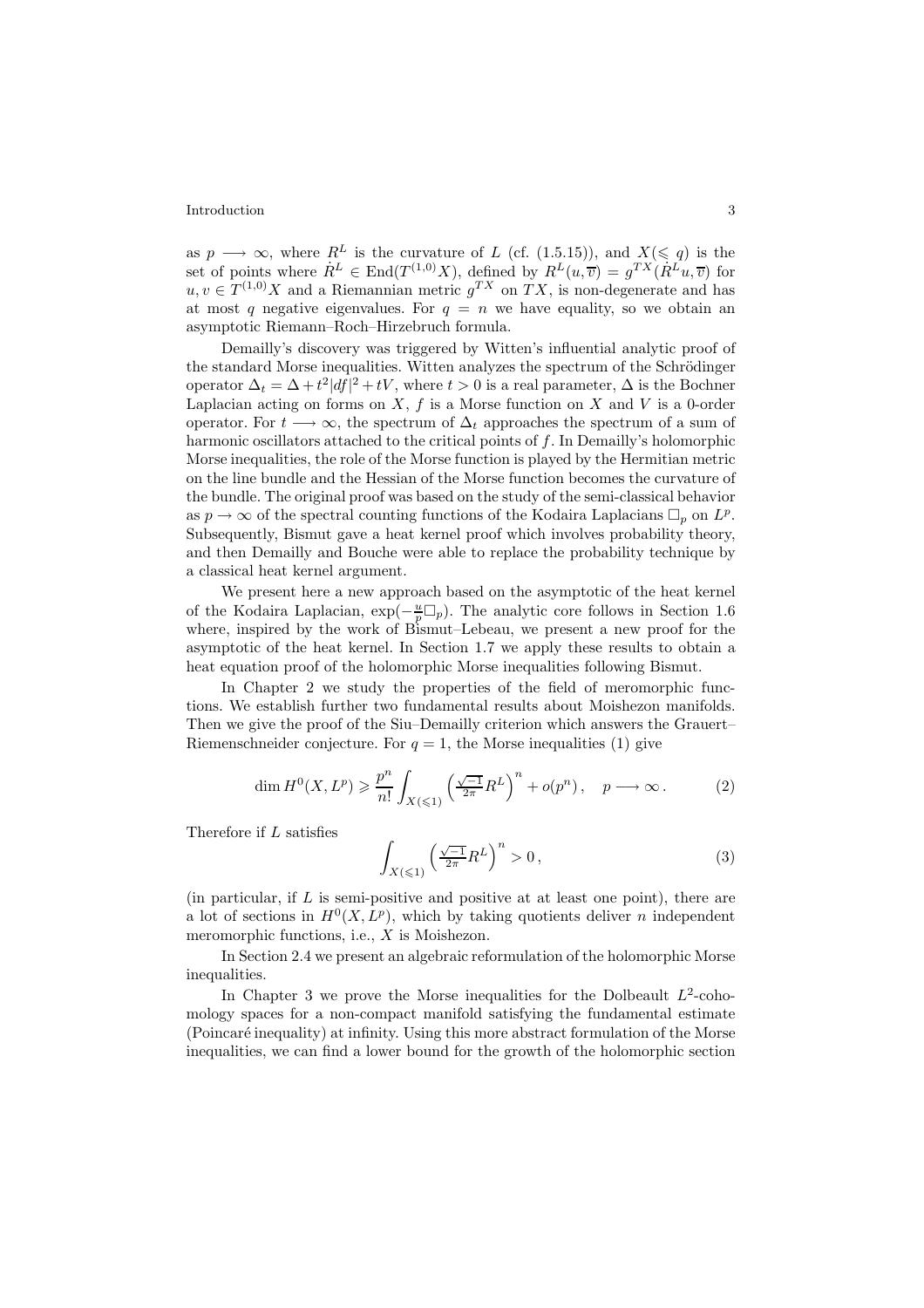space for uniformly positive line bundles (Theorem 3.3.5) and an extension of the Siu–Demailly criterion for compact complex spaces with isolated singularities.

We end the chapter with a study of a class of manifolds satisfying pseudoconvexity conditions in the sense of Andreotti–Grauert, namely q-convex and weakly 1-complete manifolds and also covering manifolds. Pseudoconvex manifolds are very important in complex geometry and analysis.

In Chapter 4, we study the asymptotic expansion of the Bergman kernel. We assume now that  $L$  is positive, equivalently, there exists a Hermitian metric We assume now that  $\Delta E$  is positive, equivalently, there exists a Hermitian metric  $h^L$  on  $L$ , such that  $\omega = \frac{\sqrt{-1}}{2\pi}R^L$  defines a Kähler form on X, where  $R^L$  is the curvature of the holomorphic Hermitian connection  $\nabla^L$  on  $(L, h^L)$ . In the rest of the Introduction we denote by  $g^{TX}$  the associated Kähler metric to  $\omega$  on TX. We also let E be a holomorphic vector bundle on X with a Hermitian metric  $h^E$ .

Since L is positive, the Kodaira–Serre vanishing theorem shows that

$$
H^q(X, L^p \otimes E) = 0 \tag{4}
$$

for p large enough and  $q \geq 1$ . Thus the whole cohomology of  $L^p \otimes E$  concentrates in degree zero.

The Bergman kernel  $P_p(x, x')$  associated to  $L^p \otimes E$  for p large enough, is the smooth kernel of the orthogonal projection  $P_p$  from  $\mathscr{C}^{\infty}(X, L^p \otimes E)$ , the space of smooth sections of tensor powers  $L^p \otimes E$ , on the space of holomorphic sections of  $L^p \otimes E$ , or, equivalently, on the kernel of the Kodaira Laplacian  $\Box_p$  on  $L^p \otimes E$ . More precisely, let  $\{S_i^p\}_{i=1}^{d_p}$  be any orthonormal basis of  $H^0(X, L^p \otimes E)$  with respect to the global inner product induced by  $g^{TX}$ ,  $h^{L}$  and  $h^{E}$  (cf. (1.3.14)). Then for p large enough,

$$
P_p(x, x') = \sum_{i=1}^{d_p} S_i^p(x) \otimes (S_i^p(x'))^* \in (L^p \otimes E)_x \otimes (L^p \otimes E)_{x'}^*.
$$
 (5)

Especially,

$$
P_p(x,x) = \sum_{i=1}^{d_p} |S_i^p(x)|^2, \quad \text{if } E = \mathbb{C}.
$$
 (6)

The Bergman kernel has been studied by Tian, Yau, Bouche, Ruan, Catlin, Zelditch, Lu, Wang, and many others, in various generalities, establishing the asymptotic expansion for high powers of L. Moreover, it was discovered that the coefficients in the asymptotic expansion encode geometric information about the underlying complex projective manifolds.

Our approach to the study of the asymptotic expansion continues the method applied in Chapter 1. We treat both the Dirac operator and the Kodaira Laplacian in the same time by means of the modified Dirac operator. The key point of our method is that the spectrum  $Spec(\Box_p)$  of  $\Box_p$  (or of the half of the square of the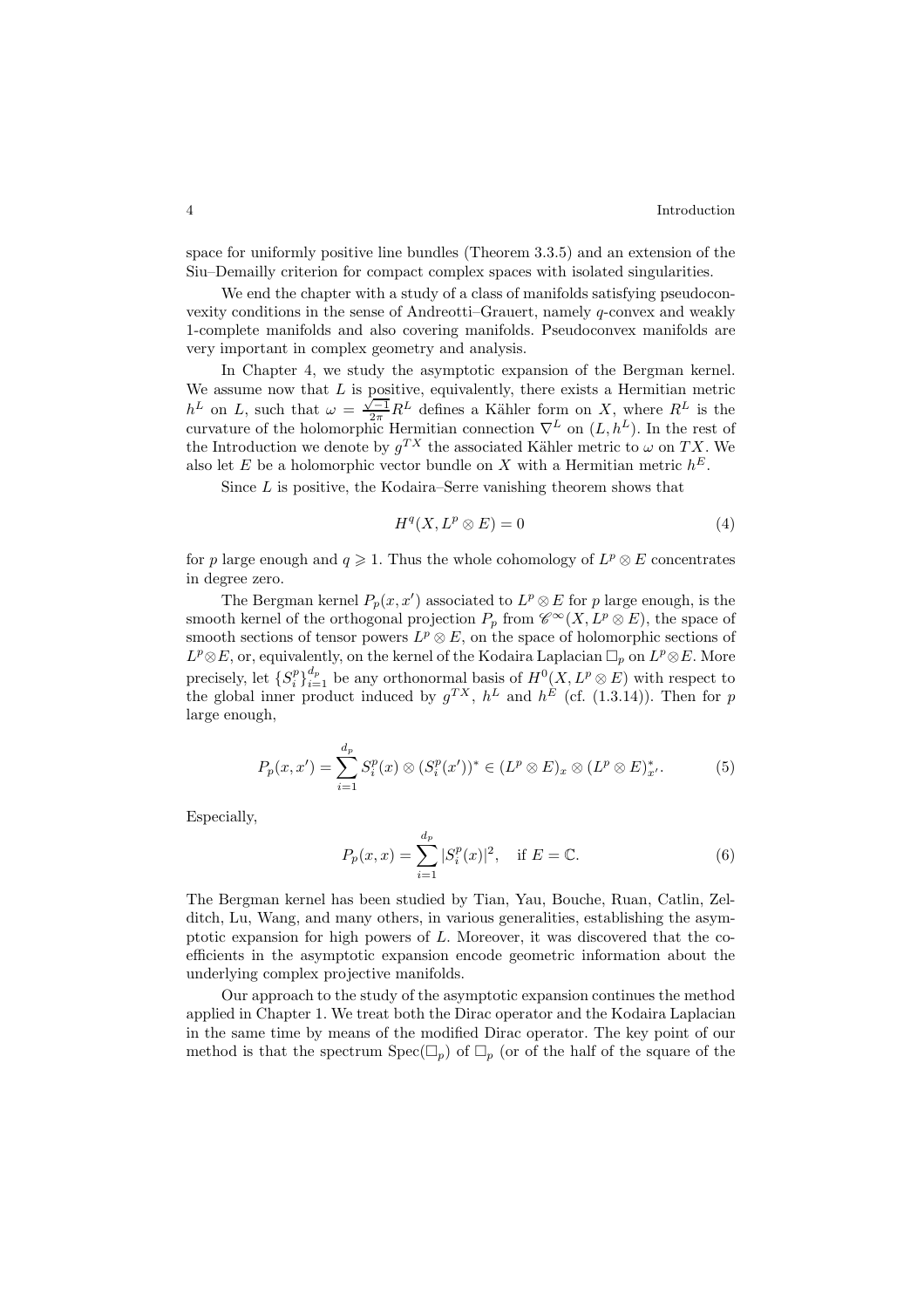Dirac operator) has a spectral gap, cf. Section 1.5. This means that there exists  $C > 0$  such that for  $p \geqslant 1$ ,

$$
Spec(\Box_p) \subset \{0\} \cup \left]2\pi p - C, +\infty\right[.
$$
 (7)

We can divide our approach in three steps. The first step is to establish the spectral gap property (7). The second is the localization: the spectral gap property (7) and the finite propagation speed of solutions of hyperbolic equations allow us first to localize the asymptotic of  $P_p(x_0, x')$  in the neighborhood of  $x_0$ . We pullback and extend the operator to  $T_{x_0}X \cong \mathbb{R}^{2n}$ , and verify that it inherits also the spectral gap property. The third step is to work on  $\mathbb{R}^{2n}$ . Here we combine the spectral gap property, the rescaling of the coordinates and functional analysis techniques, to conclude the proof of our final result. Moreover, by using a formal power series trick, we get a general and algorithmic way to compute the coefficients in the expansion. Certainly, for the last two steps it makes no difference whether the manifold  $X$  is compact or not. Thus in various new situations, we only need to verify the spectral gap property (cf. Chapters 5, 6, 8).

We obtain finally the following asymptotic expansion (cf. Theorem 4.1.2):

$$
P_p(x,x) \sim \sum_{r=0}^{\infty} b_r(x) p^{n-r},\tag{8}
$$

where  $\mathbf{b}_r(x) \in \text{End}(E)_x$  are smooth coefficients, which are polynomials in  $R^{TX}$ ,  $R<sup>E</sup>$  and their derivatives with order  $\leq 2r - 2$ . Moreover

$$
\boldsymbol{b}_0 = \mathrm{Id}_E, \quad \boldsymbol{b}_1 = \frac{1}{4\pi} \Big[ 2R^E(w_j, \overline{w}_j) + \frac{1}{2} r^X \mathrm{Id}_E \Big], \tag{9}
$$

where  $r^X$  is the scalar curvature of  $(TX, g^{TX})$  and  $\{w_j\}_{j=1}^n$  is an orthonormal basis of  $T^{(1,0)}X$ . In the case of trivial bundle E the term  $b_1$  was calculated by Lu and used by Donaldson in his work on the existence of Kähler metrics with constant scalar curvature.

We also find the full off-diagonal expansion of the Bergman kernel  $P_p(x, x')$ with the help of the heat kernel.

In Chapter 5, we study in detail the metric aspect of the Kodaira map as an application of the asymptotic expansion of the Bergman kernel. First, we present an analytic proof of the Kodaira embedding theorem following an original idea of Bouche, and we study the convergence of the induced Fubini–Study metric. Then the Kodaira map  $\Phi_p: X \longrightarrow \mathbb{P}(H^0(X, L^p)^*)$ , defined by  $\Phi_p(x) = \{s \in H^0(X, L^p) :$  $s(x)=0$  for  $x \in X$ , is an embedding for p large enough and for any  $l \in \mathbb{N}$ , there exists  $C_l > 0$  such that

$$
\left|\frac{1}{p}\ \Phi_p^*(\omega_{FS}) - \omega\right|_{\mathscr{C}^l(X)} \leqslant \frac{C_l}{p^2},\tag{10}
$$

where  $\omega_{FS}$  is the Fubini–Study form on  $\mathbb{P}(H^0(X, L^p)^*)$ .

By using the Kodaira embedding, we also discuss briefly the relation of the Bergman kernel and the existence of Kähler metrics with constant scalar curva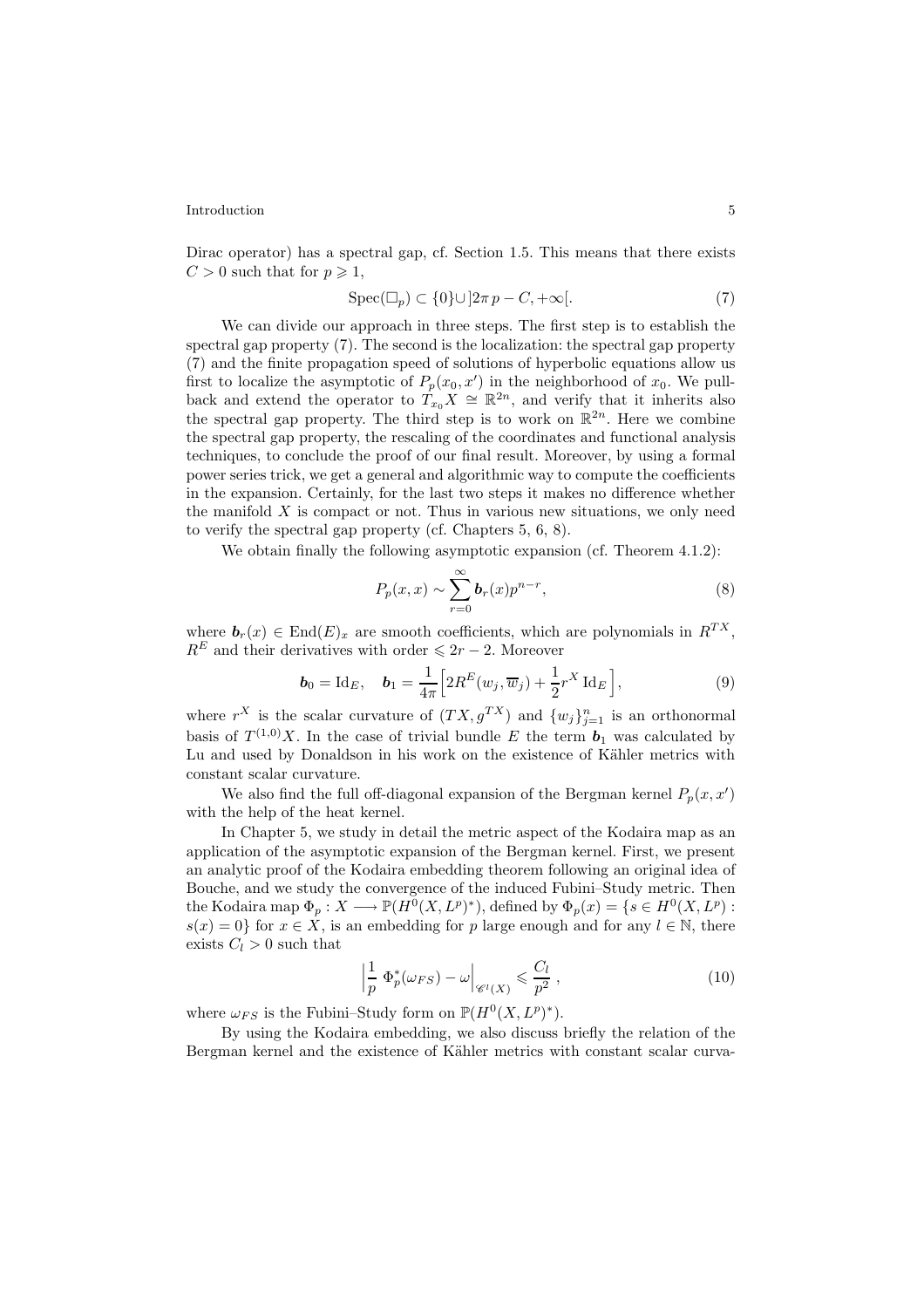ture. Then, as an easy consequence of our approach, we describe the asymptotic expansion of the Bergman kernel on complex orbifolds, and the metric aspect of the Kodaira map.

Finally, we give an introduction to the Ray-Singer analytic torsion and study its asymptotic behavior. The analytic torsions have a lot of applications, especially in Arakelov geometry. This seems to be quite independent of our subject, but in fact, Donaldson has used the analytic torsion in his study of the existence of Kähler metrics with constant scalar curvature.

In Chapter 6 we establish the existence of the expansion on compact sets of a non-compact manifold, as long as the spectral gap exists. One interesting situation is the case of Zariski open sets in compact complex spaces endowed with the generalized Poincaré metric. The expansion of the Bergman kernel implies a new proof of the Shiffman–Ji–Bonavero–Takayama criterion for a Moishezon manifold. Then we obtain again Morse inequalities which are suitable for the study of the compactification of complete Kähler manifolds with pinched negative curvature.

In Chapter 7, using the full off-diagonal expansion of the Bergman kernel, we study the properties of Toeplitz operators and the Berezin–Toeplitz quantization. For  $f \in \mathscr{C}^{\infty}(X, \text{End}(E))$ , we define the Toeplitz operator  $\{T_{f,p}\}$  as the family of linear operators

$$
T_{f,p}: L^2(X, L^p \otimes E) \longrightarrow L^2(X, L^p \otimes E), \quad T_{f,p} = P_p f P_p. \tag{11}
$$

One of our main goals is to show that the set of Toeplitz operators is closed under the composition of operators, so they form an algebra. More precisely, let  $f,g \in \mathscr{C}^{\infty}(X,\text{End}(E))$ , then there exist  $C_r(f,g) \in \mathscr{C}^{\infty}(X,\text{End}(E))$  with

$$
T_{f,p} T_{g,p} = \sum_{r=0}^{\infty} p^{-r} T_{C_r(f,g),p} + \mathcal{O}(p^{-\infty}),
$$
\n(12)

where  $C_r$  are differential operators. In particular  $C_0(f,g) = fg$ . If  $f, g \in \mathscr{C}^\infty(X)$ , then

$$
[T_{f,p}, T_{g,p}] = \frac{\sqrt{-1}}{p} T_{\{f,g\},p} + \mathcal{O}(p^{-2}),
$$
\n(13)

here  $\{f,g\}$  is the Poisson bracket of  $f,g$  on  $(X, 2\pi\omega)$ .

In Chapter 8, we find the asymptotic expansion of the Bergman kernel associated to the modified Dirac operator and the renormalized Bochner Laplacian, as well as their applications.

We hope the material of this book can also be used by graduate students. To help the readers, we add five appendices. In Appendix A, we recall the Sobolev embedding theorems and basic elliptic estimates. In Appendix B, we present useful material from Hermitian geometry. We also introduce the basics of Chern–Weil and Chern–Simons theories. In Appendix C, we collect some facts about self-adjoint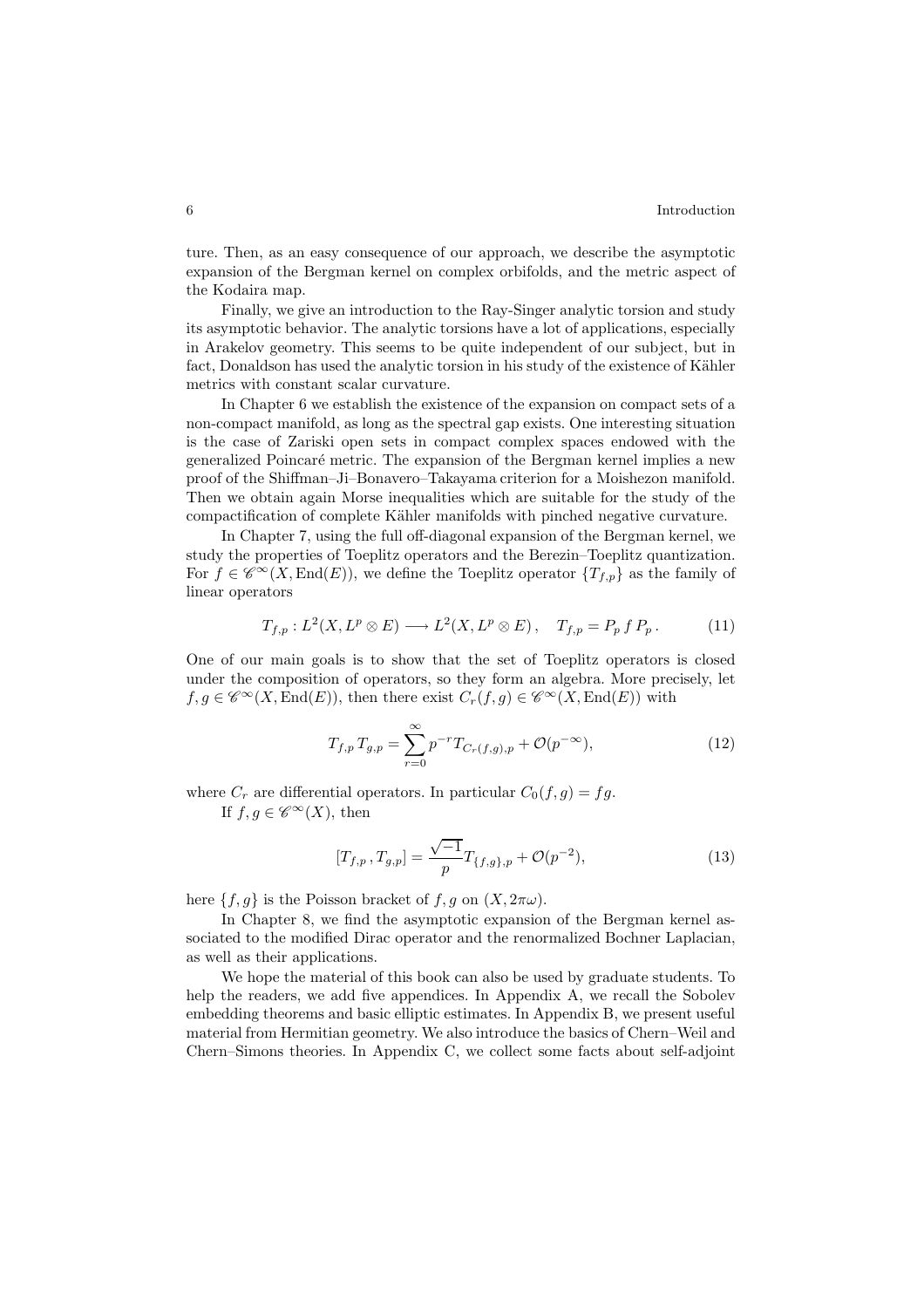operators. In Appendix D, we explain in detail the relation of the heat kernel and the finite propagation speed of solutions of hyperbolic equations. Finally, in Appendix E, we explain the basic facts about the harmonic oscillator.

The book should also serve as an analytic introduction to the applications to algebraic geometry of the holomorphic Morse inequalities as developed by Demailly and his school, as well as to Donaldson's approach to the existence of Kähler metrics of constant scalar curvature.

To keep the book within reasonable size, we list several classical results without proofs, and we indicate the corresponding references in the bibliographic notes of each chapter. The literature concerning the various themes we treat is quite vast and contains many important contributions. We could not include them all in the Bibliography, and restrained to the references which directly influenced our work.

Prerequisites for this book are a course on differentiable manifolds and vector bundles. This book is not necessarily meant to be read sequentially. The reader is encouraged to go directly to the chapter of interest. Basically, Chapters 1 and 4 introduce the main technical ideas, and other chapters are various generalizations and applications. Here is a roadmap for our book.



## **Notation**

We denote by  $\mathbb{C}, \mathbb{N}, \mathbb{Q}, \mathbb{R}, \mathbb{Z}$  the complex, natural, rational, real, integer numbers, and  $\mathbb{C}^* = \mathbb{C} \setminus \{0\}, \mathbb{N}^* = \mathbb{N} \setminus \{0\}, \mathbb{R}^* = \mathbb{R} \setminus \{0\}, \mathbb{R}_+ = [0, \infty[, \mathbb{R}_+^* =]0, \infty[,$  $\mathbb{Q}_+ = \mathbb{Q} \cap \mathbb{R}_+$ . For  $u \in \mathbb{R}$ , we denote by  $|u|$  the integer part of u.

For  $\alpha = (\alpha_1, \ldots, \alpha_m) \in \mathbb{N}^m$ ,  $B = (B_1, \ldots, B_m) \in \mathbb{C}^m$ , we write by

$$
|\alpha| = \sum_{j=1}^{m} \alpha_j
$$
,  $\alpha! = \prod_j (\alpha_j!).$ ,  $B^{\alpha} = \prod_j B_j^{\alpha_j}$ .

 $SL(n,\mathbb{C})$  is the space of C-valued  $n \times n$  matrices with determinant 1.  $O(n)$  is the orthogonal group of degree n over  $\mathbb{R}$ .  $U(n)$  is the unitary group of degree n over  $\mathbb{C}$ .

We denote by dim or dim<sub>C</sub> the complex dimension of a complex (vector) space. We denote also by  $\dim_{\mathbb{R}}$  the real dimension of a space.